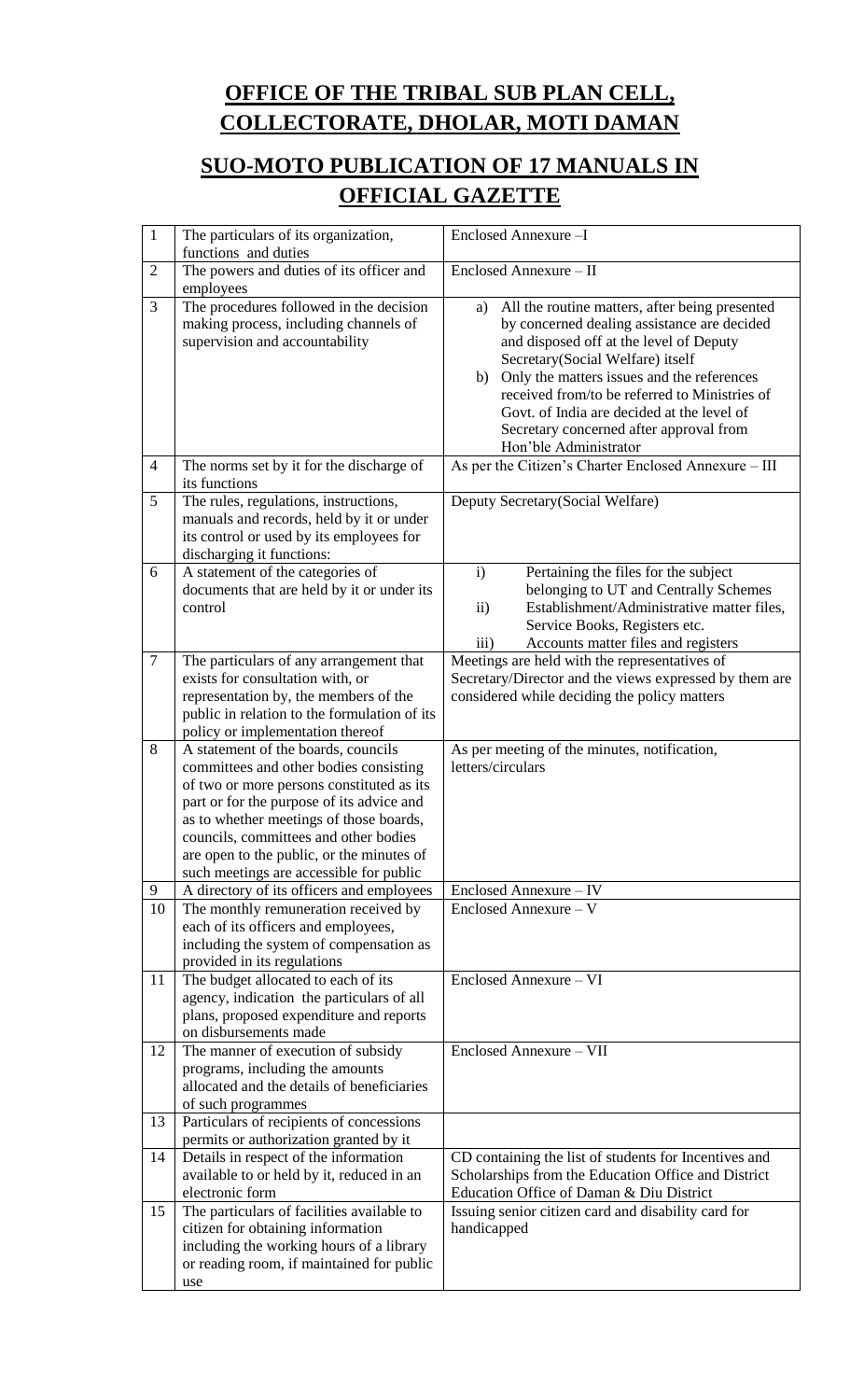| 16 | The names, designation and other<br>particulars of the Public Information<br>Officer | Shri Harminder Singh (Director IT/Head of Office<br>TSP/SW)                                              |
|----|--------------------------------------------------------------------------------------|----------------------------------------------------------------------------------------------------------|
|    | Such other information as may by<br>prescribed; and thereafter update these          | All the information mentioned above in Col.(i) to<br>$Col(16)$ are updated every year and/or as and when |
|    | publications every year                                                              | necessary.                                                                                               |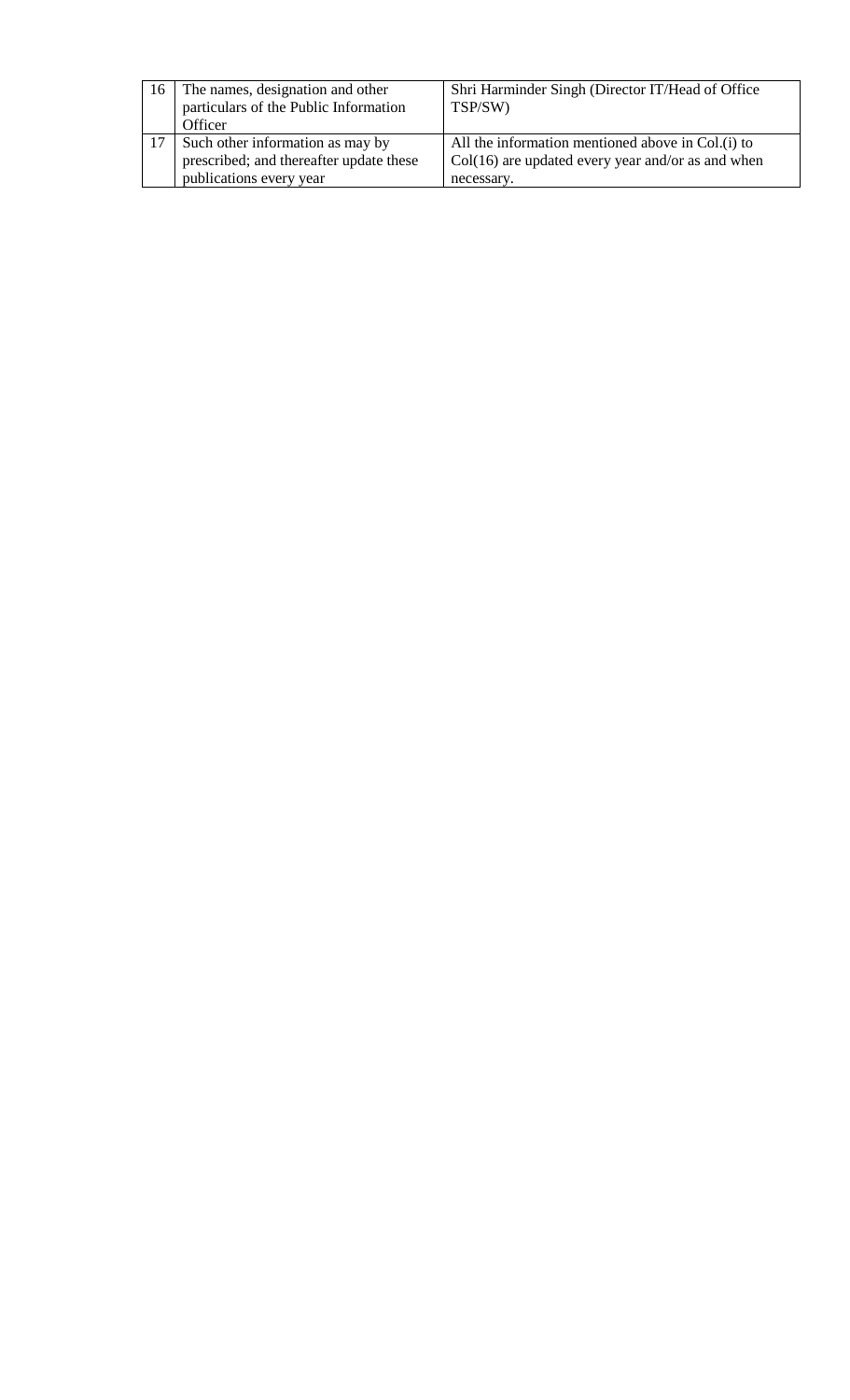## **ANNEXURE - I**

| Name of Department         | <b>Tribal Welfare Department</b>          |  |
|----------------------------|-------------------------------------------|--|
| Address                    | Collectorate Building, Dholar, Moti Daman |  |
| Name of Secretary/Director | Shri Mihir Vardhan - I.A.S.               |  |
| Name of Dy. Secretary      | Shri Harminder Singh                      |  |
| Name of Dy. Director       | Shri Harminder Singh                      |  |
| Name of Nodal Officer      | <b>Sudheer Pandey</b>                     |  |
| Contact No.                | (0260)2230854                             |  |
|                            | 8866442014                                |  |

The main functions of the Tribal Welfare Depatment are to deal with subject related to Ttibals of the UT Administration of Daman & Diu.

Functioning the Tribal Works:

- 1. Preparation the various reports on Statistics pertaining to ST matters
- 2. Preparation of Annual Plans pertaining to ST
- 3. Maintaining the AshramShalas at Zari & Bhimpore
- 4. Cash Incentive to parents of SC/ST students std.I to X :

| Std. I to X   | Rs. $1,000/-$ per month  |
|---------------|--------------------------|
| Std. XI & XII | Rs. $1,250/$ - per month |

- 5. Maintaining the Village Libraries at Zari & Bhimpore
- 6. Mobile Dispensaries with one Doctor, Nurse and Compounder, visiting all the villages once in a week for treatment of tribal on the spot by Director of Medical and Health
- 7. Maintaining the Personal file, Service Book & Earned Leave of Tribal staff
- 8. All the corresponding works pertaining to ST matters from Ministries & UT
- 9. Identification of Beneficiaries under various scheme of tribal
- 10. Collecting the date/information from various office connected with implementation of tribal
- 11. Scheme for investment with ST Corporation
- 12. Monthly, half yearly and yearly report of Tribal Welfare Department
- 13. Preparing the Budget of Tribal
- 14. Maintaining the Budget Control Register of Tribal
- 15. Special Central Assistance
- 16. Reconciling the Accounts matter
- 17. Audit information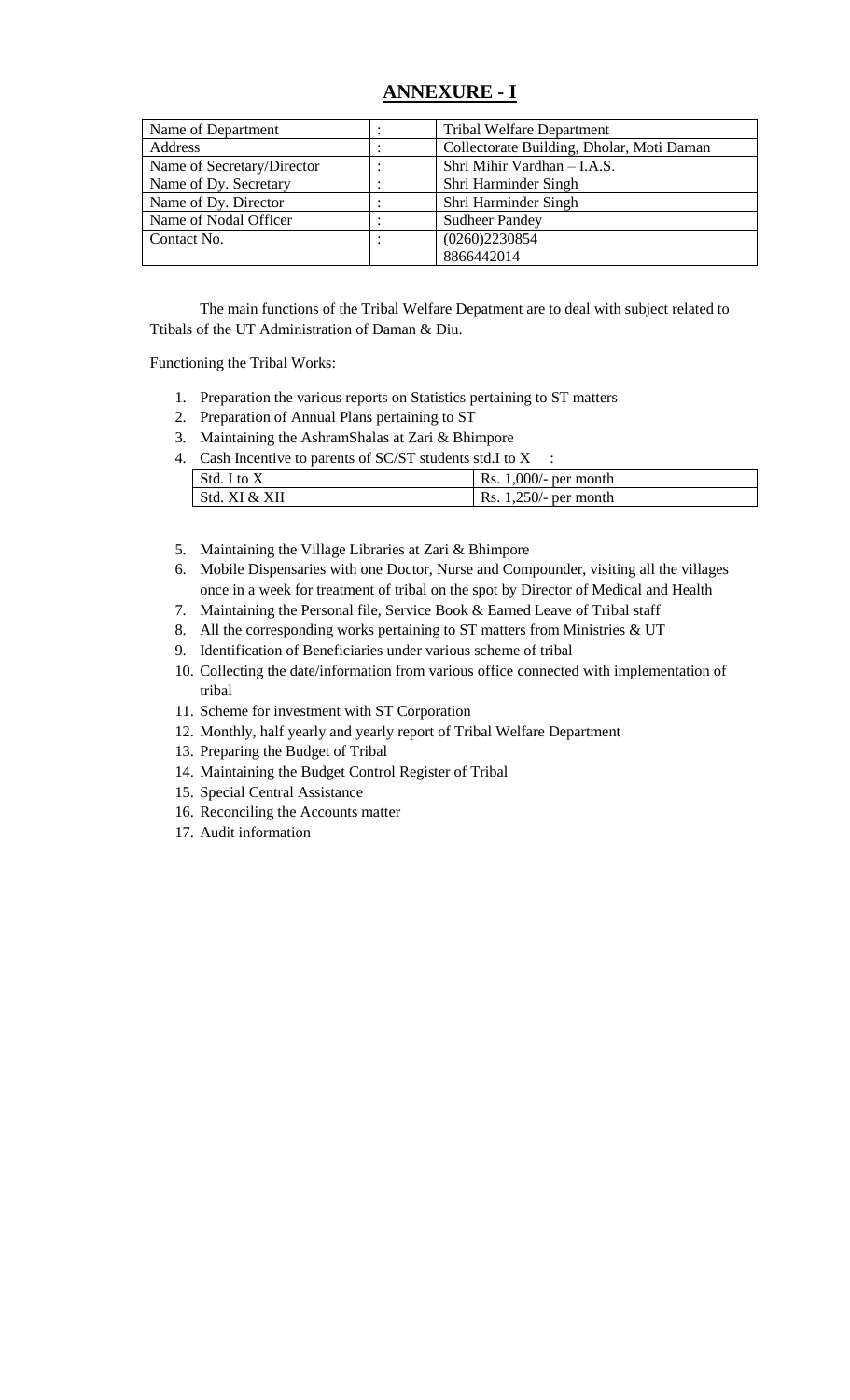# **Annuxure – II**

| SR.            | <b>NAME AND DESIGNATION</b>          | <b>ASSIGNEMENT OF WORK</b>                                                                              |  |
|----------------|--------------------------------------|---------------------------------------------------------------------------------------------------------|--|
| NO.            |                                      |                                                                                                         |  |
|                |                                      |                                                                                                         |  |
| 1.             | Shri Sudheer Pandey<br>Nodal Officer | All Statistical Matters.<br>1)                                                                          |  |
|                |                                      | Preparation of various reports on Statistics.<br>2)<br>3) Preparation of Annual Plans & Five Year Plans |  |
|                |                                      | Day to day work assigned by the Secretary (Tribal<br>4)                                                 |  |
|                |                                      | Welfare)                                                                                                |  |
|                |                                      | 5) To attend all D.O. letters received from the                                                         |  |
|                |                                      | Ministries.                                                                                             |  |
|                |                                      | 6) Monthly, Half yearly and yearly Reports of TSP                                                       |  |
| $\overline{2}$ | Shri Shyam B. Barsa                  | 1) Preparation of Budget                                                                                |  |
|                | Accountant                           | Maintenance of BCR<br>2)                                                                                |  |
|                |                                      | Special Central Assistance<br>3)                                                                        |  |
|                |                                      | 4) Preparation of reports on Accounts.                                                                  |  |
|                |                                      | 5) Audit and Reconciliation<br>6) Accounts of Centrally Sponsored Schemes under                         |  |
|                |                                      | TSP & Social Welfare.                                                                                   |  |
|                |                                      | 7) Monthly/Quarterly Plan Expenditure Report of                                                         |  |
|                |                                      | <b>TSP/Social Welfare</b>                                                                               |  |
|                |                                      |                                                                                                         |  |
| 3.             | Kum. Maimuda S. Cott                 | 1) Preparation of Bill pertaining to TSP/SW                                                             |  |
|                | <b>UDC</b>                           | 2) Maintenance of Personal File, Service Book Special                                                   |  |
|                |                                      | & Earned Leave                                                                                          |  |
|                |                                      | 3) Establishment matters of TSP Cell                                                                    |  |
|                |                                      | Scheme for investment with SC/ST Corporation.<br>4)                                                     |  |
|                |                                      | 5) All educational schemes under TSP<br>6) TSPMaintenance of ACRs                                       |  |
|                |                                      | 7) Maintaining Cash Incentive to Parents of ST/SC                                                       |  |
|                |                                      | Girl/Boy Students std.1 to XII                                                                          |  |
|                |                                      |                                                                                                         |  |
| 4.             | Shri Jashvantrai V. Patel,           | 1) Inward/Outward letters/files                                                                         |  |
|                | <b>Gram Sevak</b>                    |                                                                                                         |  |
| 5.             | Shri Jignesh H. Halpati              | 1) Typing work /any other work assigned by the Social                                                   |  |
|                | L. D. C.                             | <b>Welfare Officer</b>                                                                                  |  |
|                |                                      | Scholarships for Minority, OBC Community,<br>2)                                                         |  |
|                |                                      | Merit-cum-means SC & ST (Pre-Matric & Post-<br>Matric) Centrally Sponsred Schemes & Top-up              |  |
|                |                                      |                                                                                                         |  |
| 6.             | Shri Ramesh B. Dhodi                 | Driver the Govt. Vehicle DD03 C-0024                                                                    |  |
|                |                                      |                                                                                                         |  |
|                |                                      |                                                                                                         |  |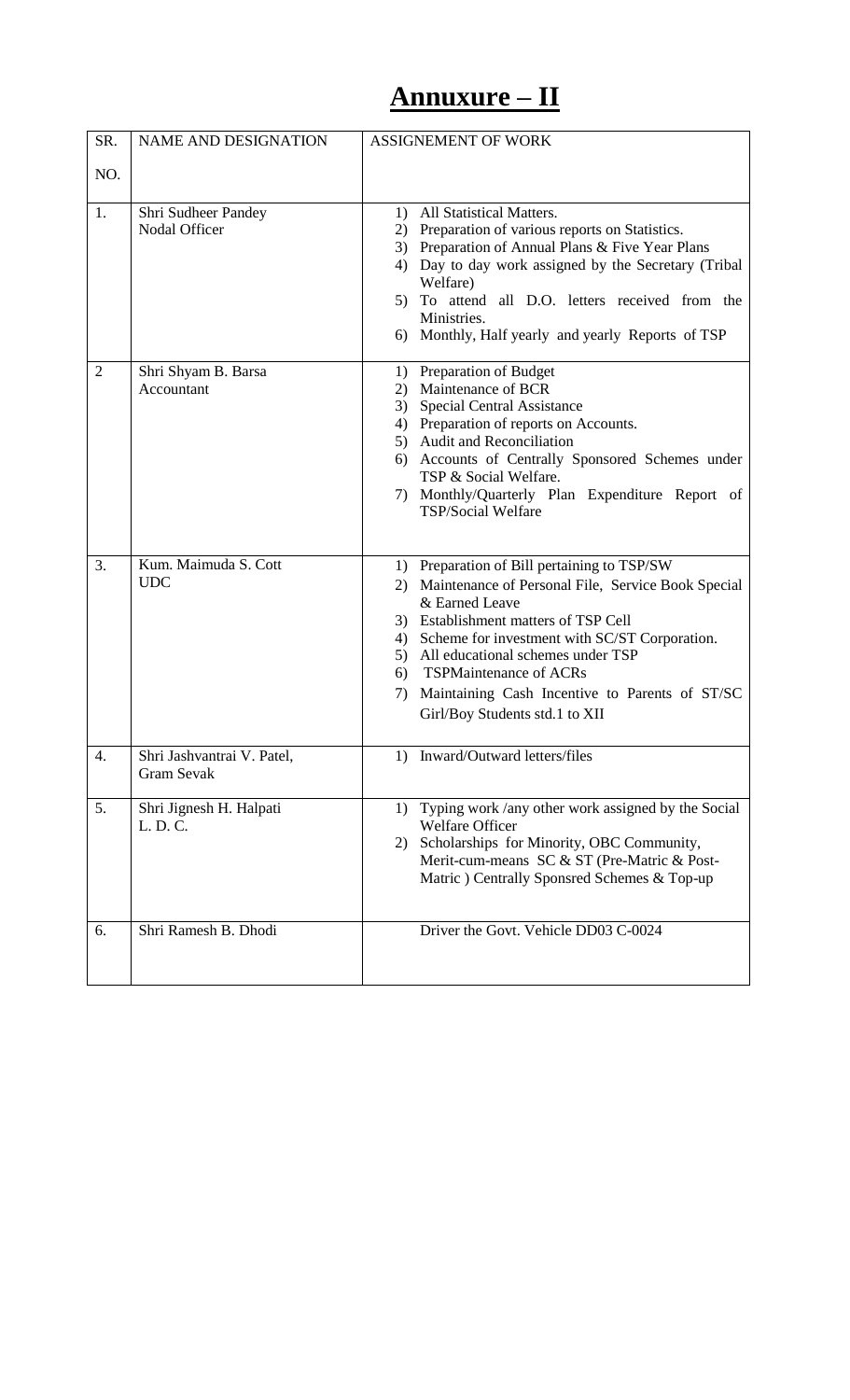# **Annuxure – III**

## **42. TRIBAL SUB PLAN**

| Sr.<br>No.       | <b>Department</b>                                                                                                    | Services rendered by the                                                            | <b>Procedure</b>                                                                                               | <b>Contact Person</b>                                                     | Whom to contact if<br>no solace is received<br>from the<br><b>Contact</b><br>Person.           |
|------------------|----------------------------------------------------------------------------------------------------------------------|-------------------------------------------------------------------------------------|----------------------------------------------------------------------------------------------------------------|---------------------------------------------------------------------------|------------------------------------------------------------------------------------------------|
| 1.               | supply of Text<br>Books,<br>Free<br>Stationery and Uniforms.                                                         |                                                                                     | tribal<br>All<br>of<br>students<br>standard from I<br>to X                                                     | Head Master of<br>concerned<br>School.                                    | Assistant Director of<br>Education, Daman.                                                     |
| 2.               | tribal students<br>Standard<br>$I-X$<br>XI-XII                                                                       | Cash Incentives to parents of<br>Monthly incentive<br>(Rs.)<br>$1000/-$<br>$1250/-$ | All<br>Tribal<br>of<br>students<br>Standard I to XII<br>minimum<br>with<br>monthly<br>attendance<br>of<br>90%. | Head Master of<br>concerned<br>school.                                    | Assistant Director of<br>Education & Assistant<br>Director of Education<br>(DP), Daman and Diu |
| 3.               | boarding<br>and<br>lodging<br>Free<br>facilities at Ashramshalas in Zari<br>and Bhimpore.                            |                                                                                     | tribal<br>All<br>of<br>students<br>Standard III to<br>X.                                                       | Warden<br>of<br>Ashramshala.                                              | Head Master, Govt.<br>High<br>School,<br><b>Bhimpore</b> and Zari                              |
| $\overline{4}$ . | following trades:<br>Computer<br>i)<br>$\mathbf{ii}$<br>Welding<br>$\overline{iii}$ )<br><b>Metal Turning</b><br>iv) | Craft training to tribal youth in<br>Tailoring (only for girls)                     | Application<br>in<br>prescribed form.                                                                          | Principal,<br>Technical<br>Training<br>Institute<br>(TTI),<br>Moti Daman. | Collector, Daman.                                                                              |
| 5.               | Bhimpore.                                                                                                            | Village Libraries at Zari and                                                       | Books,<br>Newspapers<br>and<br>magazines<br>are<br>being<br>made<br>available<br>for<br>reading.               | Librarian<br>Ashramshalas at<br>Zari<br>and<br>Bhimpore.                  | Assistant Director of<br>Education, Daman.                                                     |
| 6.               | Mobile<br>Doctor,<br>one<br>Compounder.                                                                              | Dispensaries<br>with<br>one<br><b>Nurse</b><br>and<br>one                           | Visit all villages<br>once in a week<br>for treatment of<br>tribals<br>the<br>on<br>spot.                      | Doctor<br>of<br>Mobile<br>Dispensary.                                     | Director, Medical &<br>Health<br>Services,<br>Daman.                                           |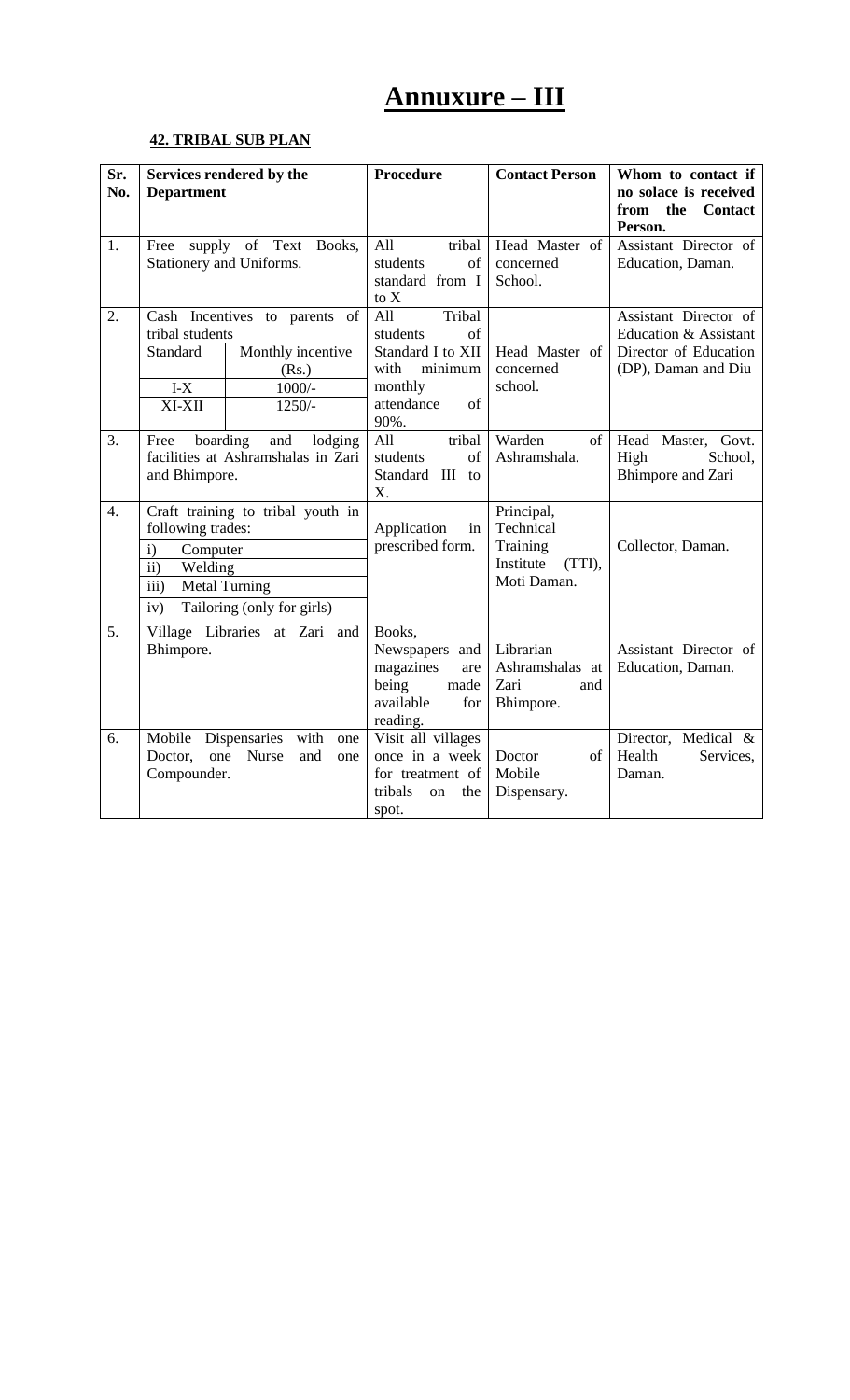# **ANNEXURE – IV**

## **OFFICE OF THE TRIBAL SUB PLAN CELL / SOCIAL WELFARE, COLLECTORATE, DHOLAR,MOTI DAMAN**

| <b>SR. No.</b> | Name of the officer and officials | <b>Designation</b>          | <b>Contact No.</b> |
|----------------|-----------------------------------|-----------------------------|--------------------|
| $\mathbf{1}$ . | Shri Sudheer Pandey               | Nodal Officer               | 8866442014         |
| 2.             | Shri Shyam. B. Barsa              | Accountant                  | 9998172822         |
| 3.             | Kum. Maimuda. S. Cott             | U. D. C.                    | 9898278026         |
| 4.             | Shri Jignesh. S. Halpati          | L. D. C.                    | 7801997998         |
| 5.             | Shri Jashvantrai. V. Patel        | <b>Gram Sevak</b>           | 9824417696         |
| 6.             | Shri Ramesh, B. Dhodi             | Driver                      | 9825988393         |
| 7.             | Shri Jitendra, R. Mitna           | Peon/Multi Tasking<br>staff | 9712885959         |

## **DIRECTORY OF OFFICERS AND OFFICIALS**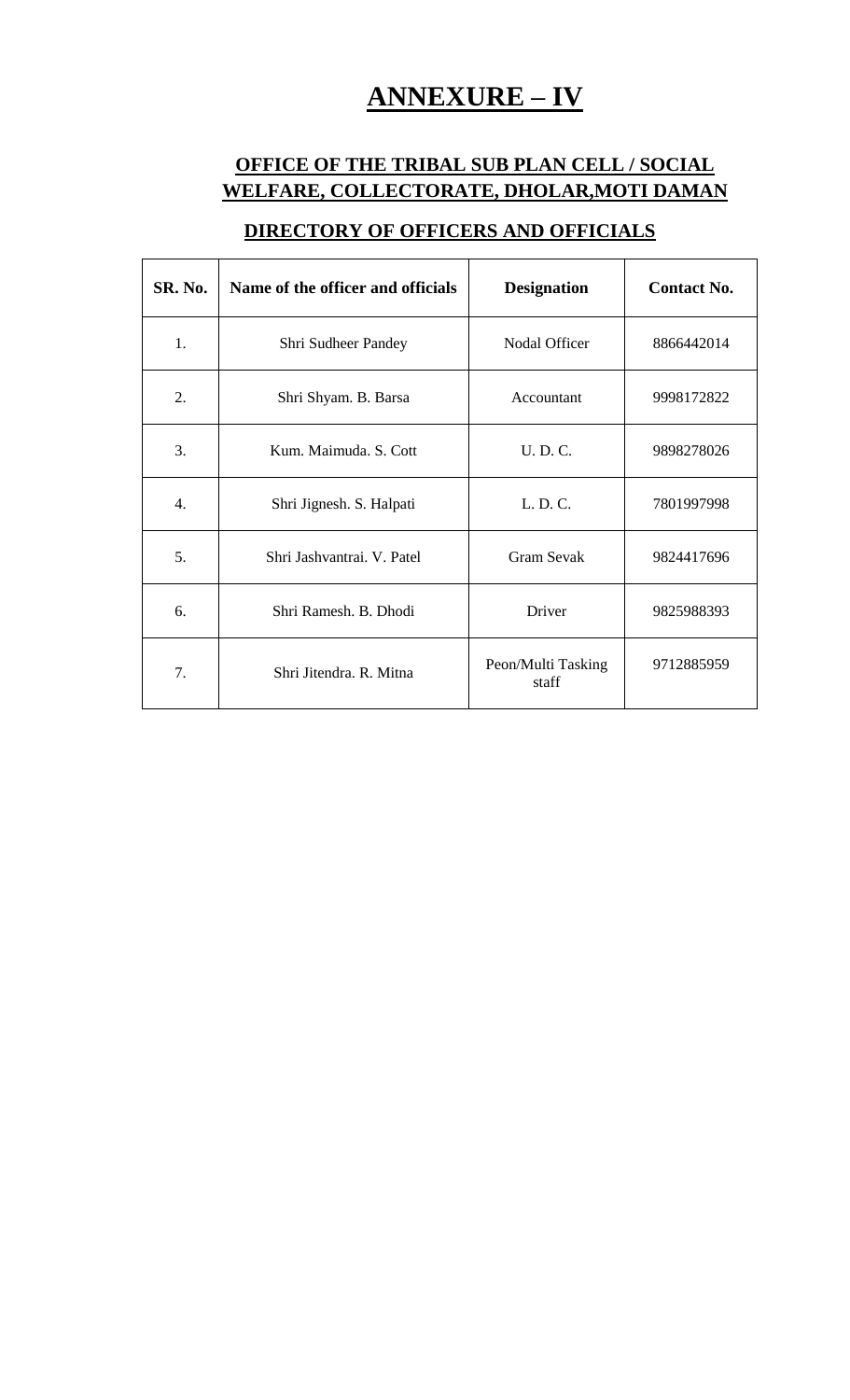# **ANNEXURE – V**

## **Monthly remuneration received by each of its officers and employees, including the system of compensation as provided in its regulations**

| Sr. No. | Name of the post           | <b>Designation</b>                                 | Pay Matrix |
|---------|----------------------------|----------------------------------------------------|------------|
| 1.      | Shri Sudheer Pandey        | <b>Statistical Officer/Nodal</b><br><b>Officer</b> | Level - 6  |
| 2.      | Shri Shyam. B. Barsa       | <b>Accountant</b>                                  | Level $-5$ |
| 3.      | Kum. Maimuda. S. Cott      | <b>Upper Division Clerk</b>                        | Level $-5$ |
| 4.      | Smt. Beennamma Joseph      | <b>Junior Stenographer</b>                         | Level $-5$ |
| 5.      | Shri Jignesh. S. Halpati   | <b>Lower Division Clerk</b>                        | Level $-2$ |
| 6.      | Shri Jashvantrai. V. Patel | <b>Gram Sevak</b>                                  | Level $-6$ |
| 7.      | Smt. Darshna B. Patel      | <b>Aisstant</b><br><b>Instructor</b> (Tailoring)   | Level $-2$ |
| 8.      | Shri Ramesh. B. Dhodi      | <b>Driver</b>                                      | Level $-4$ |
| 9.      | Shri Jitendra, R. Mitna    | <b>Peon/Multi Tasking</b><br><b>Staff</b>          | Level $-3$ |